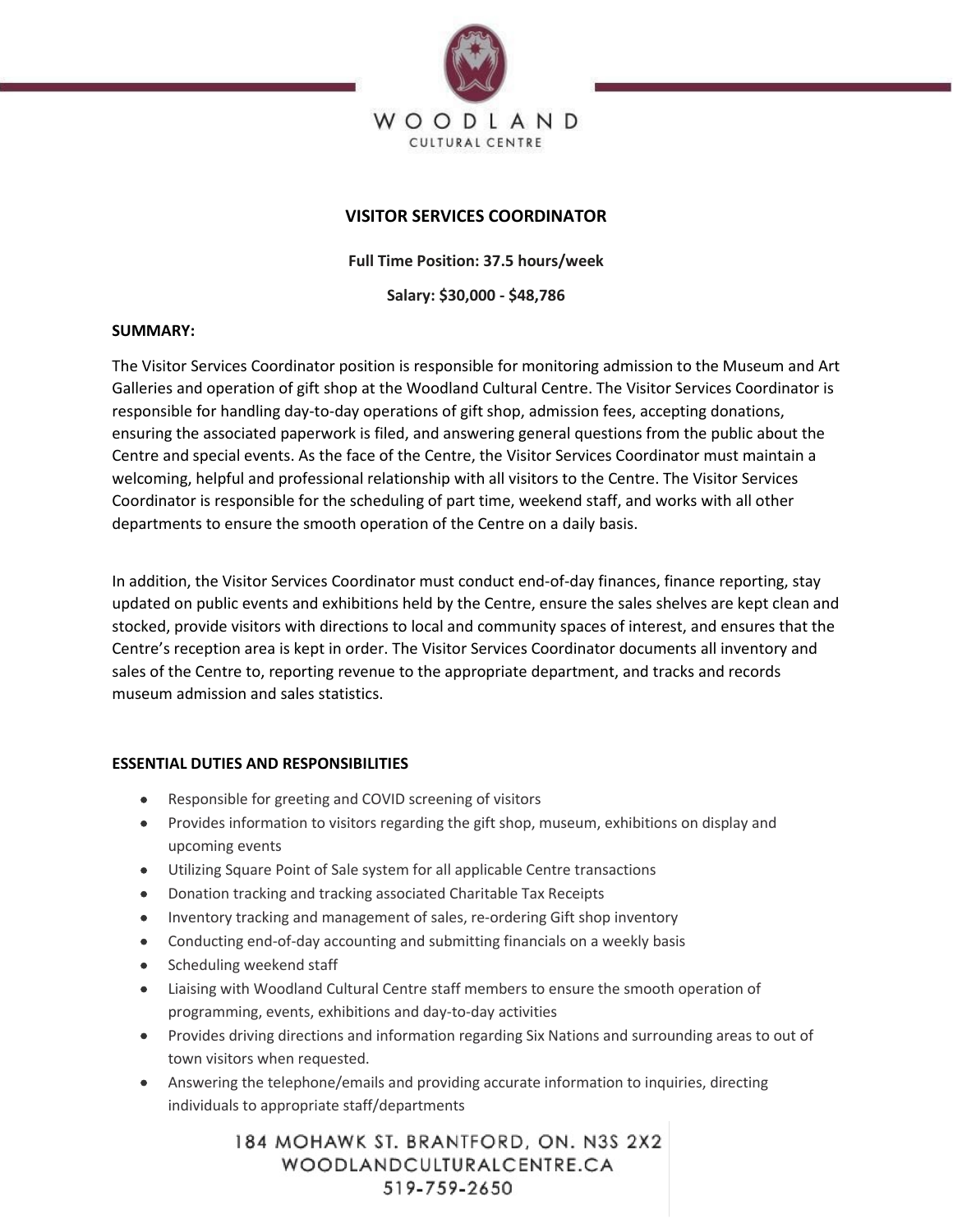

- Promoting a favourable image of the Centre at all times
- Assisting with Finance Administration as required
- Other administrative duties as assigned

## **ADDITIONAL SKILLS AND ABILITIES**

- Excellent knowledge of Square or similar POS systems, including operation of debit/credit terminal; retail experience an asset
- Bondable
- Interest in Indigenous Arts and Culture, special focus on the cultures, histories and traditions within Southwestern Ontario
- Time management skills; capacity to prioritize in the completion of assigned projects
- Excellent problem-solving skills
- Conflict resolution experience considered an asset

## **EDUCATION / EXPERIENCE**

Minimum Requirements:

- Has worked in customer service for 3 5 years minimum
- Attention to detail, professionalism, confidentiality and strong communication and interpersonal skills
- Experience with a range of standard MS Office software: Excel, Outlook, Teams and accounting software
- Must pass a police check
- Willingness to learn, adapt to new ideas, business concepts and cultures
- Flexible (extra hours may be required on occasion)

### **IMPACT OF ERROR**

Error in judgement may lead to loss of credibility, poor public relations, public confidence and misinformation resulting in embarrassment and potential liability to the Woodland Cultural Centre.

### **CULTURE**

Woodland Cultural Centre serves to preserve and promote Indigenous history, art, language and culture.

> 184 MOHAWK ST. BRANTFORD, ON. N3S 2X2 WOODLANDCULTURALCENTRE.CA 519-759-2650